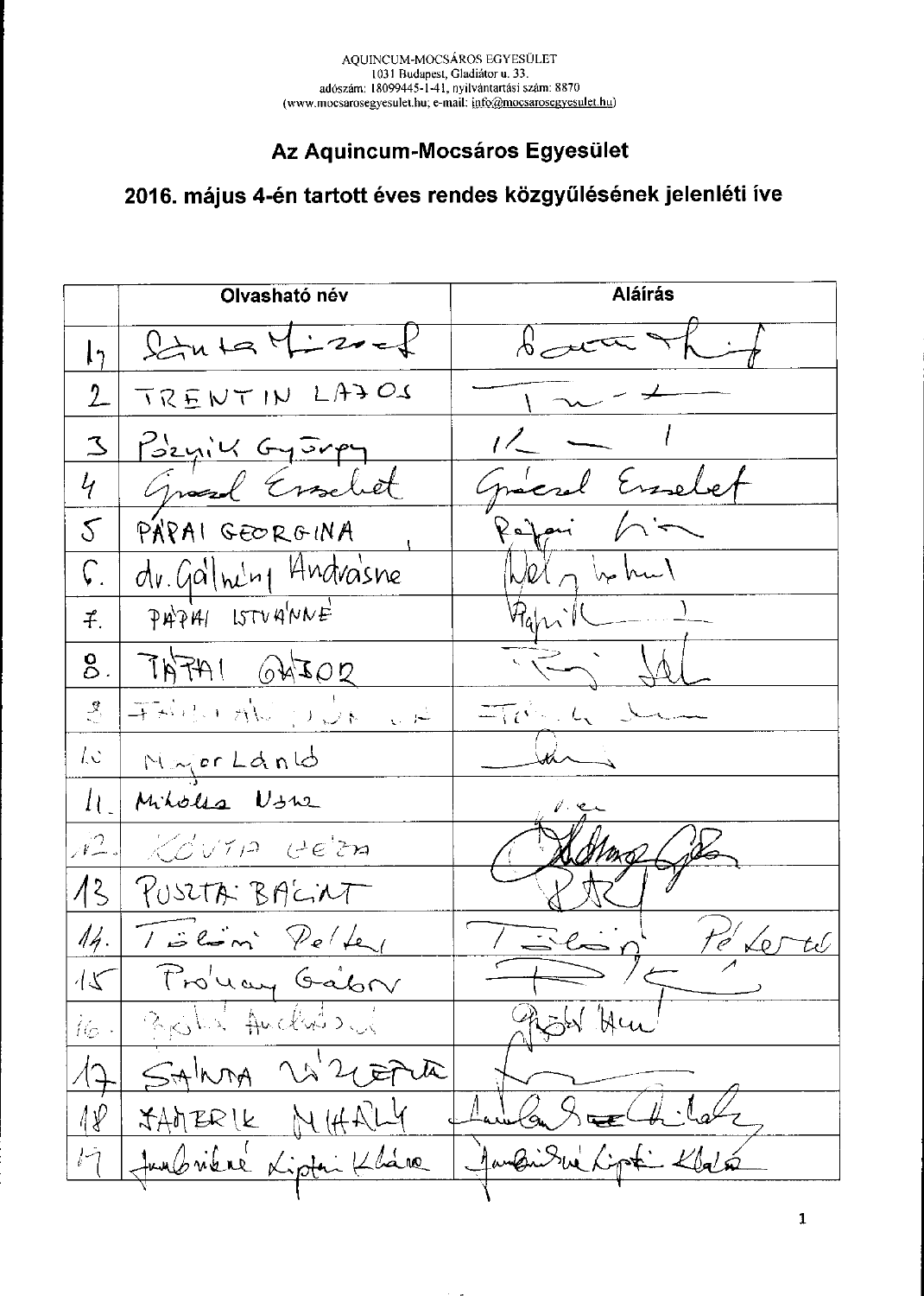### Az Aquincum-Mocsáros Egyesület

# 2016. május 4-én tartott éves rendes közgyűlésének jelenléti íve

|                 | Olvasható név           | <b>Aláírás</b>                              |
|-----------------|-------------------------|---------------------------------------------|
| $2\sigma_-$     | PAL 1025FF              |                                             |
| 24.             | ZENTAI KATALIN          | $\mathscr{L}_L \ell^+$                      |
| 22              | GLLEIN KATALIN          | Linka (n.                                   |
| 23              | Erchagy Ferenc          |                                             |
| 2i <sub>1</sub> | SWOLLEND, ATTILA        |                                             |
| 25.             | VERVES FARESNE          |                                             |
| $26^{\circ}$    | beath Peter             |                                             |
| $27 -$          | STAMPTUC EASELYI LATALA | nu (Clef                                    |
| Zr .            | <u>il Ralforsef</u>     | $\mathscr{L}_\mathscr{A}$<br>$\mathcal{U},$ |
| (26)            | in Raifersophe          | Ratemeful                                   |
| P.              | MIHACYZU ULARA          |                                             |
| 3 l.            | JAHBRUKNE LIPTAI KLARA  | aubiene Lipta Clara                         |
|                 | $32$ Bur $6abc$         | $\mathbb{Z}^{n}$ ( $\mathbb{Z}^{n}$ (       |
|                 | $33 - 302$ LUCA         | Buduca                                      |
| 34.             | SZTUPKAY LEVENTE        | Ktup +                                      |
|                 | 35. Kaczmarek Edvard    | au 5 Er                                     |
| 36.             | do BIRB GABRIELLA       | Galmnel<br>$\mathcal{V}u\mathcal{V}$        |
| 37              | TOLOG KRIPTA            | $\mathfrak{b}_\mathfrak{b}$                 |
|                 | $38.1$ ptr Noth 20 the  |                                             |